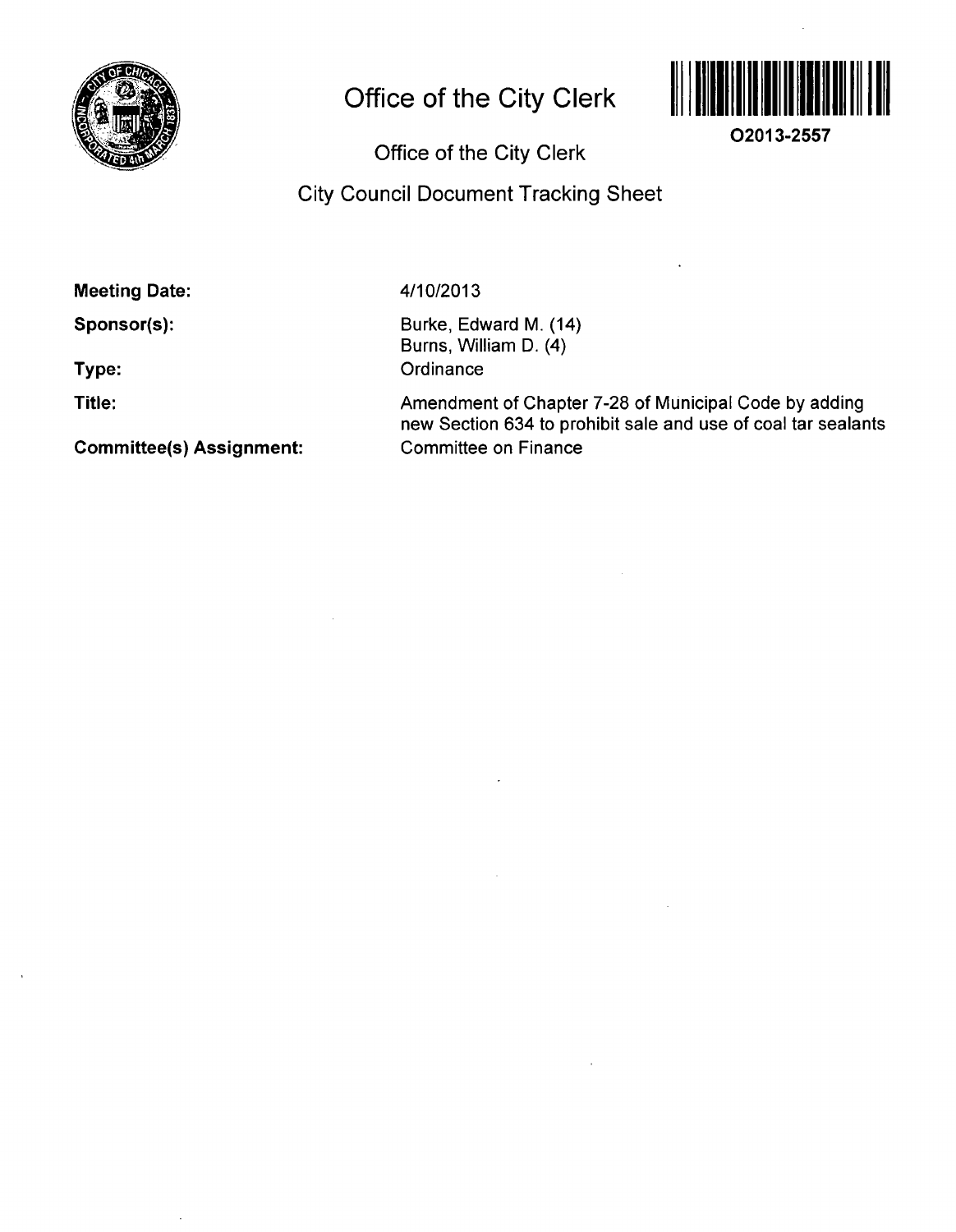∕<br>Taan

## **ORDINANCE**

WHEREAS, the City of Chicago is a home rule unit govemment pursuant to the 1970 Illinois Constitution, Article VII, Section 6(a); and

WHEREAS, pursuant to its home rule power, the City of Chicago may exercise any power and perform any function relating to its government and affairs, including the power to regulate for the protection of the public health, safety, morals, and welfare; and

WHEREAS, coal tar sealants are used on asphalt driveways and parking lots to protect surfaces from weathering; and

WHEREAS, coal tar contains high levels of benzo(a)pyrene and other toxic chemicals known collectively as polycyclic aromatic hydrocarbons, or PAHs, which have been linked to cancer and other health problems; and

WHEREAS, in Lake of the Hills, approximately 50 miles northwest of Chicago, researchers from the U.S. Geological Survey found levels of benzo(a)pyrene, one of the most toxic chemicals in coal tar, in the dust from coal tar-covered driveways that were up to 5,300 times higher than the level that triggers a U.S. Environmental Protection Agency Superfund cleanup at polluted industrial sites; and

WHEREAS, other researchers have found significantly higher PAH levels in runoff from parking lots sealed with coal tar than in runoff from asphalt-sealed lots; and

WHEREAS, coal tar sealants have been banned in the state of Washington, counties in Maryland, New York and Wisconsin, the cities of Austin, Texas, South Barrington, Illinois, and over two dozen Minnesota cities; and

WHEREAS, the City Council of the City of Chicago hereby finds that it is in the best interest of the public health, safety and welfare to prohibit the sale and use of sealants containing coal tar; NOW THEREFORE

## **BE IT ORDAINED BY THE CITY COUNCIL OF THE CITY OF CHICAGO:**

SECTION 1. The above recitals are expressly incorporated herein and made part hereof as though fully set forth herein.

SECTION 2. Chapter 7-28 of the Municipal Code of Chicago is hereby amended by inserting a new section 7-28-634 as follows: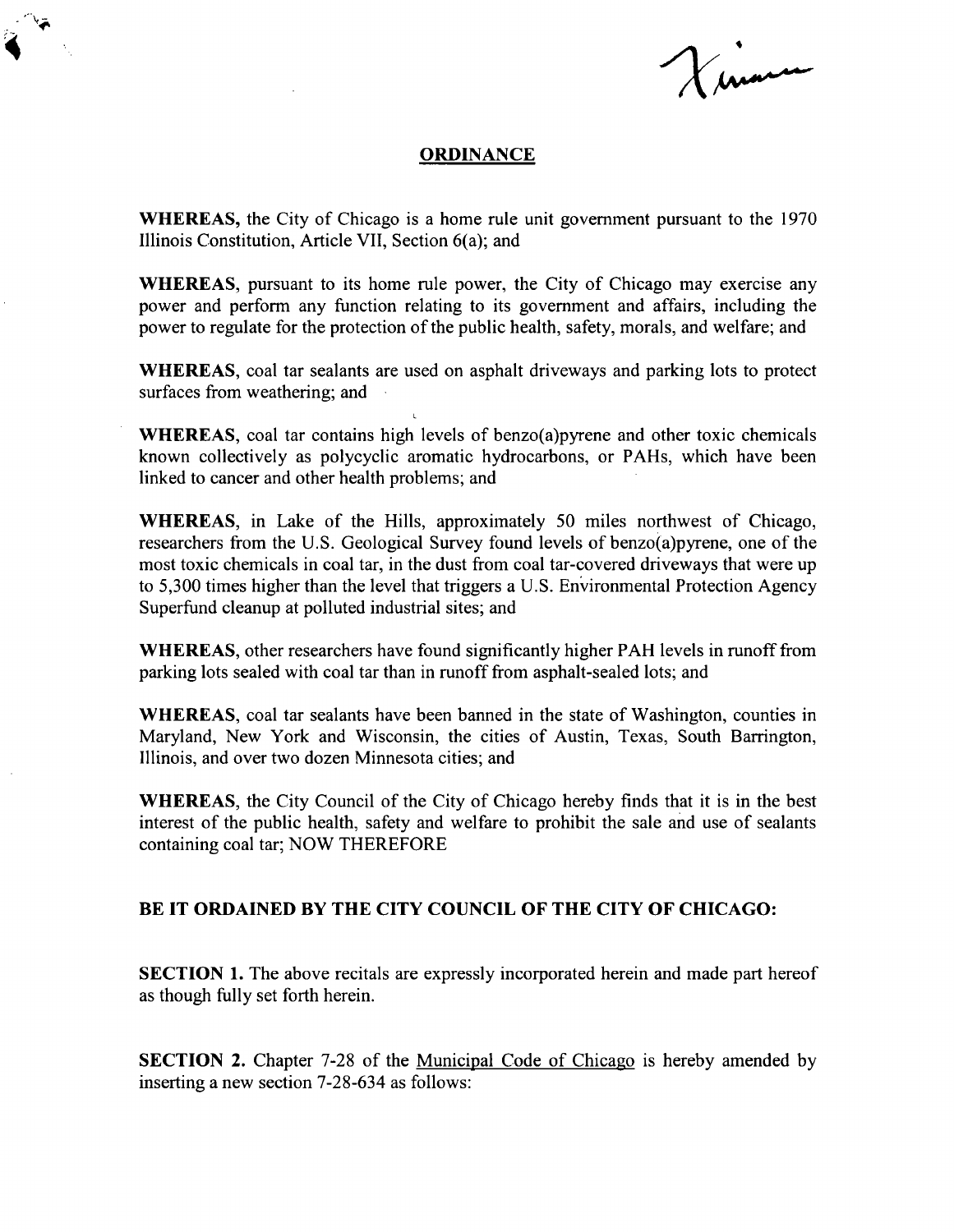$\label{eq:2.1} \frac{1}{\sqrt{2}}\int_{\mathbb{R}^3}\frac{1}{\sqrt{2}}\left(\frac{1}{\sqrt{2}}\right)^2\frac{1}{\sqrt{2}}\left(\frac{1}{\sqrt{2}}\right)^2\frac{1}{\sqrt{2}}\left(\frac{1}{\sqrt{2}}\right)^2.$  $\label{eq:2.1} \frac{1}{\sqrt{2}}\left(\frac{1}{\sqrt{2}}\right)^{2} \left(\frac{1}{\sqrt{2}}\right)^{2} \left(\frac{1}{\sqrt{2}}\right)^{2} \left(\frac{1}{\sqrt{2}}\right)^{2} \left(\frac{1}{\sqrt{2}}\right)^{2} \left(\frac{1}{\sqrt{2}}\right)^{2} \left(\frac{1}{\sqrt{2}}\right)^{2} \left(\frac{1}{\sqrt{2}}\right)^{2} \left(\frac{1}{\sqrt{2}}\right)^{2} \left(\frac{1}{\sqrt{2}}\right)^{2} \left(\frac{1}{\sqrt{2}}\right)^{2} \left(\$  $\label{eq:2.1} \frac{1}{\sqrt{2}}\int_{\mathbb{R}^3}\frac{1}{\sqrt{2}}\left(\frac{1}{\sqrt{2}}\right)^2\frac{1}{\sqrt{2}}\left(\frac{1}{\sqrt{2}}\right)^2\frac{1}{\sqrt{2}}\left(\frac{1}{\sqrt{2}}\right)^2.$ 

 $\label{eq:2.1} \mathcal{L}(\mathcal{L}^{\text{max}}_{\mathcal{L}}(\mathcal{L}^{\text{max}}_{\mathcal{L}})) \leq \mathcal{L}(\mathcal{L}^{\text{max}}_{\mathcal{L}}(\mathcal{L}^{\text{max}}_{\mathcal{L}}))$ 

 $\mathcal{L}^{\text{max}}_{\text{max}}$  and  $\mathcal{L}^{\text{max}}_{\text{max}}$  $\label{eq:2.1} \frac{1}{2} \int_{\mathbb{R}^3} \frac{1}{\sqrt{2}} \, \frac{1}{\sqrt{2}} \, \frac{1}{\sqrt{2}} \, \frac{1}{\sqrt{2}} \, \frac{1}{\sqrt{2}} \, \frac{1}{\sqrt{2}} \, \frac{1}{\sqrt{2}} \, \frac{1}{\sqrt{2}} \, \frac{1}{\sqrt{2}} \, \frac{1}{\sqrt{2}} \, \frac{1}{\sqrt{2}} \, \frac{1}{\sqrt{2}} \, \frac{1}{\sqrt{2}} \, \frac{1}{\sqrt{2}} \, \frac{1}{\sqrt{2}} \, \frac{1}{\sqrt{2}} \,$ 

 $\label{eq:2.1} \frac{1}{\sqrt{2}}\int_{\mathbb{R}^3}\frac{1}{\sqrt{2}}\left(\frac{1}{\sqrt{2}}\right)^2\frac{1}{\sqrt{2}}\left(\frac{1}{\sqrt{2}}\right)^2\frac{1}{\sqrt{2}}\left(\frac{1}{\sqrt{2}}\right)^2\frac{1}{\sqrt{2}}\left(\frac{1}{\sqrt{2}}\right)^2.$  $\label{eq:2.1} \mathcal{L}(\mathcal{L}^{\text{max}}_{\mathcal{L}}(\mathcal{L}^{\text{max}}_{\mathcal{L}})) \leq \mathcal{L}(\mathcal{L}^{\text{max}}_{\mathcal{L}}(\mathcal{L}^{\text{max}}_{\mathcal{L}}))$ 

 $\label{eq:2.1} \mathcal{L}(\mathcal{L}^{\text{max}}_{\mathcal{L}}(\mathcal{L}^{\text{max}}_{\mathcal{L}}),\mathcal{L}^{\text{max}}_{\mathcal{L}}(\mathcal{L}^{\text{max}}_{\mathcal{L}}))$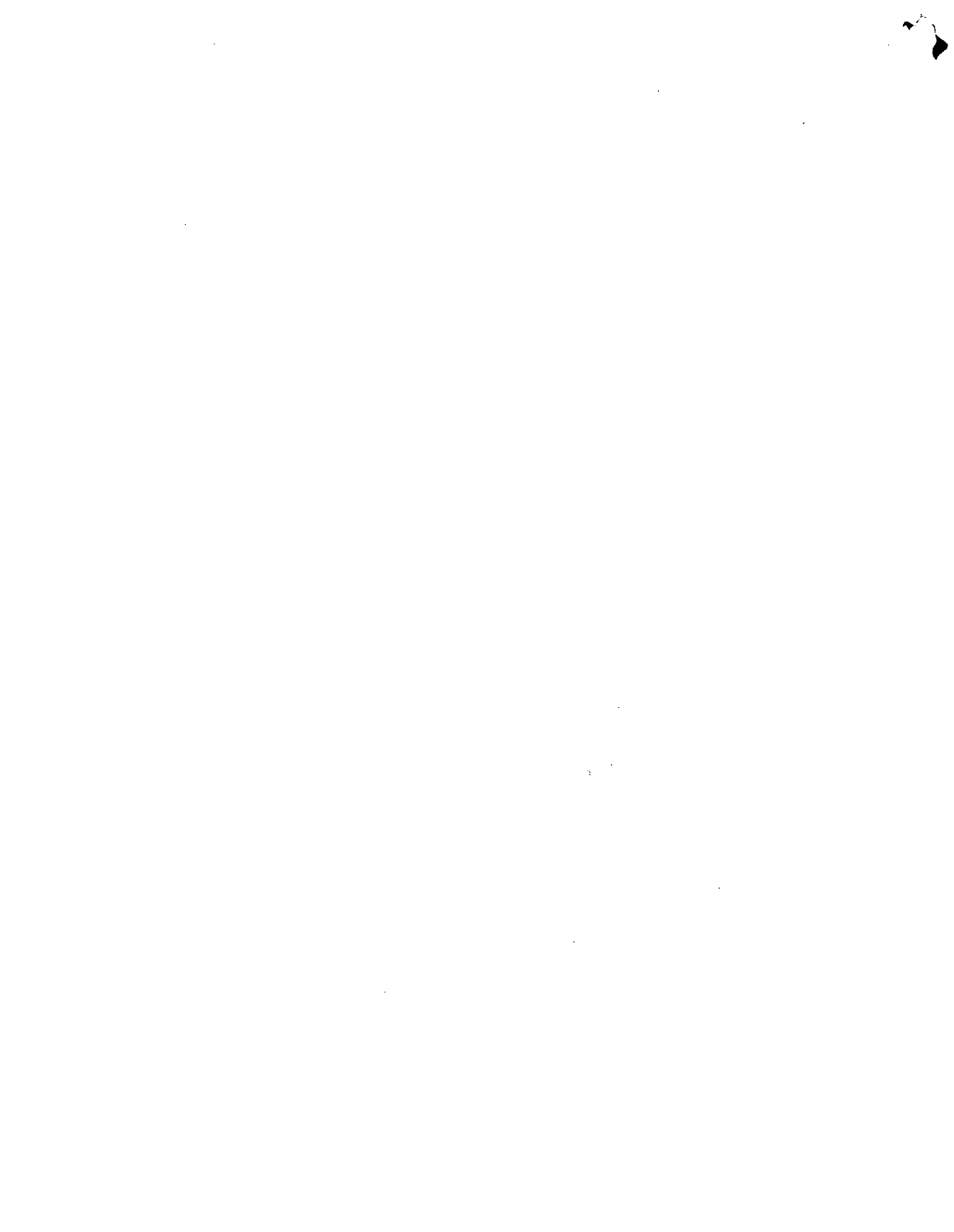## **7-28-634 Coal tar sealants - Prohibition on sale and use.**

(a) As used in this section, the term "coal tar sealer" shall mean a sealer material containing coal tar for use on an asphalt or concrete surface, including a playground, driveway, or parking area.

(b) It shall be unlawful for any person to sell, offer or expose for sale, give or furnish any coal tar sealer within the City of Chicago.

(c) It shall be unlawful for any person to apply any coal tar sealer to any playground, driveway, parking lot, or other surface within the City of Chicago.

(d) It shall be unlawful for any person to contract for the application of any coal tar sealer to any playground, driveway, parking lot or other surface within the City of Chicago.

(e) It shall be unlawfiil for any person to direct any employee, independent contractor, volunteer, or other person to apply any coal tar sealer to any playground, driveway, parking lot, or other surface within the City of Chicago.

(f) Any person violating this section shall be fined not less than \$ 100.00 nor more than \$300.00 for the first offense, and not less than \$300.00 nor more than \$500.00 for the second and each subsequent offense. Each day that a violation continues shall constitute a separate and distinct offense.

SECTION 3. This ordinance shall be in full force and effect 30 days after its passage and publication.

**/** 

Edward M. Burke, Alderman, 14<sup>th</sup> Ward

William Burns, Alderman, 4<sup>th</sup> War